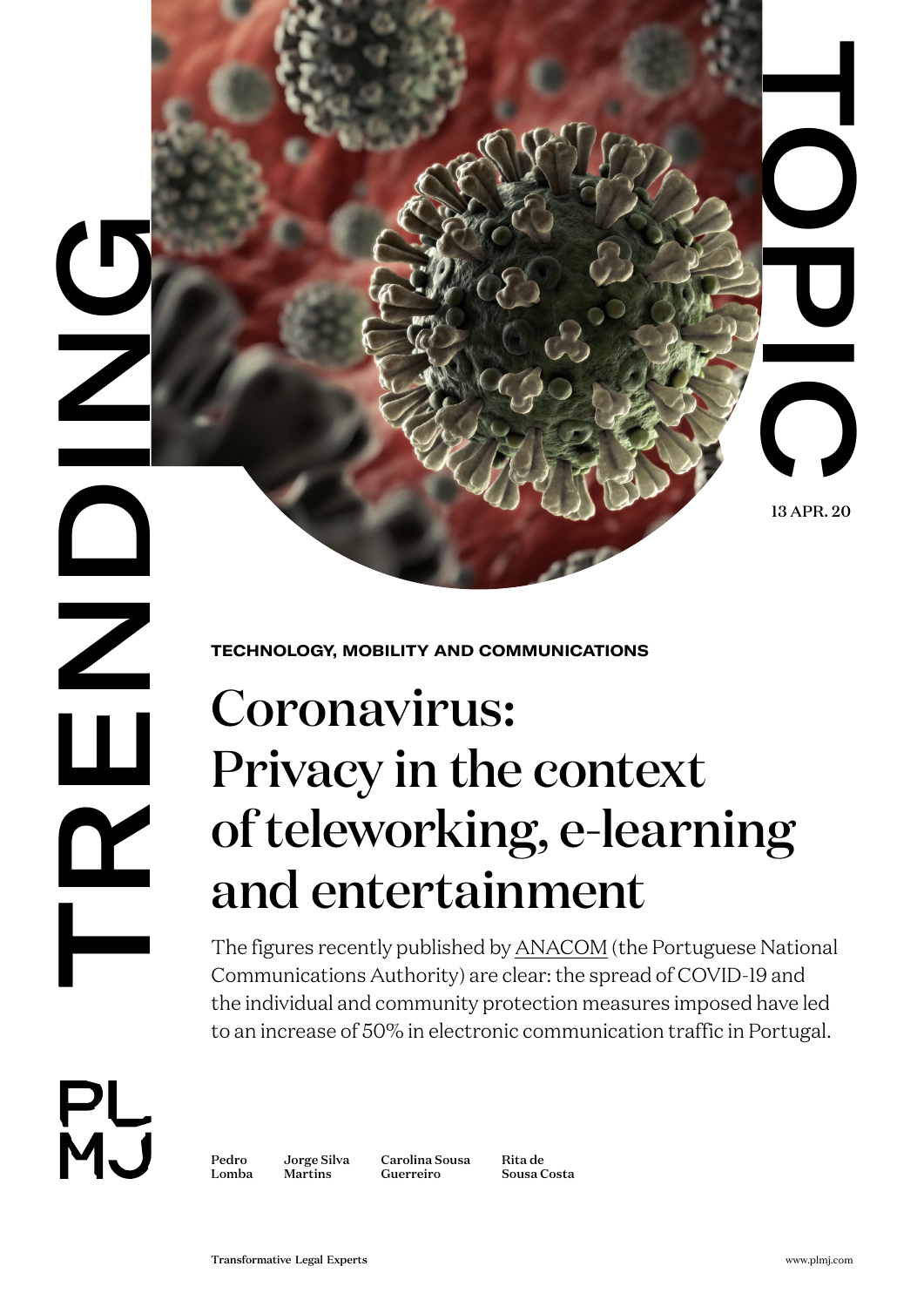Coronavirus: 13 APR. 20 Privacy in the context of teleworking, e-learning and entertainment

Fixed network data traffic has increased by 54% and mobile data traffic by 24%. There has also been a particularly significant increase of 94% in fixed network voice traffic. The mass use from home of technological means of communication has gained renewed relevance.

In fact, the increase in electronic communications traffic is [happening on a European scale](https://berec.europa.eu/eng/document_register/subject_matter/berec/press_releases/9238-press-release-berec-report-on-the-status-of-internet-capacity). As a result, the European Commission and BEREC have [suggested](https://ec.europa.eu/digital-single-market/en/news/commission-and-european-regulators-calls-streaming-services-operators-and-users-prevent-network) that, in the event of network congestion, telecoms operators and streaming services should adopt absolutely exceptional traffic management measures. These measures can include a reduction in connection speed and the provision of lower resolution content.

> "Coupled with the increase in electronic communications traffic, in particular, due to new ways of working and providing services at a distance, and to entertainment use, there are also a known set of risks to the privacy of individuals and to the security of information and trade secrets of organisations."

Coupled with the increase in electronic communications traffic, in particular, due to new ways of working and providing services at a distance, and to entertainment use, there are also a known set of risks to the privacy of individuals and to the security of information and trade secrets of organisations. Below, we identify some fundamental issues from a legal perspective that people and organisations should take into account in order to protect themselves.

# **Some key ideas to protect personal data and for security of information in the context of teleworking, e-learning and entertainment**

[Eurobarometer](https://ec.europa.eu/commfrontoffice/publicopinion/index.cfm/ResultDoc/download/DocumentKy/89083) published data from a survey on the attitudes of Europeans toward cybersecurity in January 2020, so prior to the health emergency that has hit the country and the world. In that survey, 54% of Portuguese respondents agreed that the main concern underlying the use of internet services relates to the possibility of misuse of their personal data. The Portuguese figure was 8 percentage points above the European average. [Eurobarometer](https://ec.europa.eu/commfrontoffice/publicopinion/index.cfm/ResultDoc/download/DocumentKy/89440) also published the results of another survey in January 2020. This survey was on the attitude of Europeans towards the effects of digitalisation on everyday lives and more than 40% of Europeans said they would like to have a more active role in control over their personal data.

The majority of the active population is now [teleworking](https://www.plmj.com/xms/files/00_Trending_Topics/NL_TT_Coronavirus_-_Employment_impacts.pdf) (working from home) and children and young people are also staying at home and having lessons remotely using technological means. At the same time, children, young people and adults have the opportunity to view more entertainment content, such as films and series. They are also taking part in online meetings for work or social reasons. Against this background, we will highlight four key issues in relation to confidentiality, and privacy and security of information of individuals and organisations, in times of a health emergency.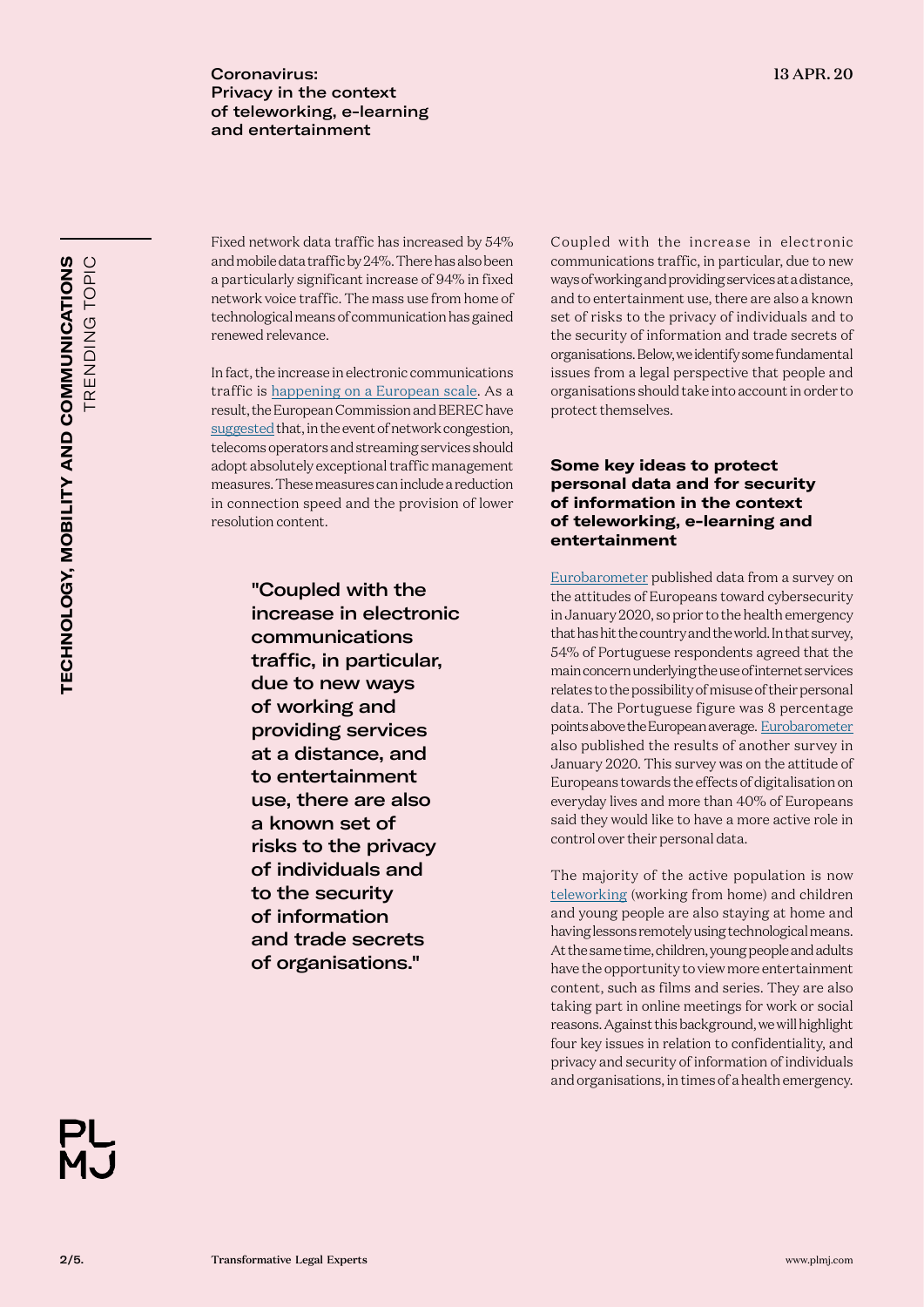Coronavirus: 13 APR. 20 Privacy in the context of teleworking, e-learning and entertainment

TRENDING TOPIC TECHNOLOGY, MOBILITY AND COMMUNICATIONS TRENDING TOPIC **TECHNOLOGY, MOBILITY AND COMMUNICATIONS**

"The legal framework on cyber security establishes a system of compulsory notification of incidents directed at public bodies, operators of critical infrastructures, operators of essential services, and digital services providers."

# **1. Be especially alert to situations of fraud and, where applicable, report them to the National Cybersecurity Centre or to the police**

The [National Cybersecurity Centre \(CNCS\)](https://www.cncs.gov.pt/recursos/noticias/alerta-covid-19-e-as-ciberameacas/) and [ENISA](https://www.enisa.europa.eu/news/enisa-news/tips-for-cybersecurity-when-buying-and-selling-online/) have warned the public about set of cyber threats that have arisen in the context of the pandemic to take advantage of the fragility of people and organisations. These threats include phishing attacks by SMS and social networks, ransomware and other malware contained in certain applications, and the proliferation of fraudulent emails and websites.

The [legal framework on cyber security](https://www.plmj.com/xms/files/v1_antigos_anteriores_a_abr2019/Eventos/2018/Cybersecurity_Legislation.pdf) establishes a system of compulsory notification of incidents directed at public bodies, operators of critical infrastructures, operators of essential services, and digital services providers. This framework also establishes rules on voluntary notification of incidents that can be used by any entity that has faced an incident with significant impact on the continuity of the services it provides.

Incidents are notified via the [CNCS](https://www.cncs.gov.pt/certpt/notificar-incidente/) website. However, this notification does not prevent the person or entity affected from also reporting the incident to the police, because many security incidents are the result of criminal activities provided for and punishable under criminal the laws on cybercrime and on data protection.

# **2. As a data subject or as the representative of an organisation, always read the privacy policies or statements of any platforms you sign up to and of any subscriptions you acquire**

The provision of privacy policies or statements is one of the transparency obligations with regard to processing the data of any data subject that the GDPR imposes on data controllers When the data subject's data are collected from the subject or from a third party, the GDPR establishes a mandatory list of information that the data controller must provide. The privacy policies or statements are one of the ways for data controllers to comply with this legal obligation of transparency.

Therefore, reading the privacy policy or statement allows anyone who wishes to sign up on a platform, or any organisation that wishes to subscribe to a service, to find out about the fundamental details of the data processing carried out by the platform or service. They can also find out the extent to which the platform establishes mechanisms for privacy by design and privacy by default. This also makes it possible, among other things, to compare the standards of privacy between different competitors, when it comes to choosing the (best) service.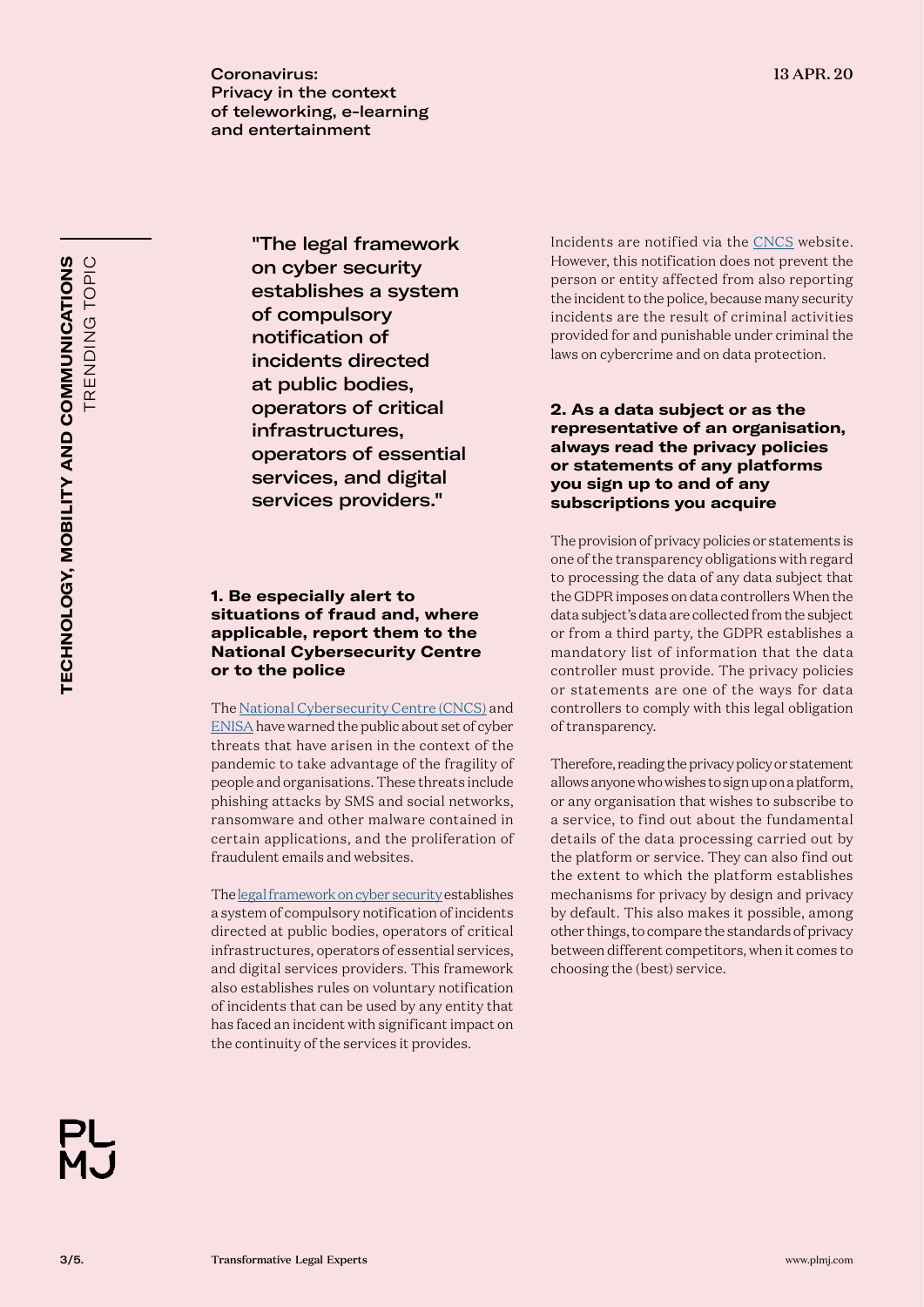Some of the useful information that privacy policies or statements provide is, for example:

- The purpose of the data processing. This section informs you about all the (other) purposes for which the platform uses your data, besides merely providing you with the specific service you signed up for. In extreme cases, you can even find out if your data are being "sold" to third parties.
- The types of personal data collected. In this section, you can check exactly what data the platform collects. The data collected must be limited to what is necessary to achieve the objectives. It is not good practice to demand multiple data that has no connection with the operation of the service.
- The recipients or categories of recipients of the data. This section informs you which entities or categories of entities can access your data and this allows you trace your data to some extent. It covers any subcontractors of the platform, i.e., entities that process data for the platform and with which it has made a personal data processing agreement.
- The interconnections with other social networks. This section tells you what data is shared with social networks, either by your choice as data subject (for example, by authentication using a social network account) or, if applicable, through other interconnections.
- The location of the data and the processing operations. The location where the data are to be processed may also be an important issue to take into account when choosing a platform. This is because many countries outside the European Economic Area (EEA) have not adopted data protection legislation, or they have legislation in place with standards below the ones that apply in the EEA.

# **3. As an employee or service provider of an organisation, read carefully the internal regulations on use of devices and platforms produced by your employer or customer**

More and more organisations, including those that do not have ISO 27001 certification, are introducing internal regulations on security of information. Among many other provisions, these may regulate the use of devices and platforms, whether in the network of the organisation itself or in other private networks from home, and BYOD regulations in cases where the employee uses their own device. Regulations like these are good practice in the field of information security or even the accountability of the data controller. However, there is no express legal obligation that requires organisations to produce these documents.

The employees or service providers of an organisation that has adopted regulations or an internal policy of this nature should read the document carefully to identify any doubts. If there are any doubts, they should ask the employer/ customer when possible.

> "The employees or service providers of an organisation that has adopted regulations or an internal policy of this nature should read the document carefully to identify any doubts. If there are any doubts, they should ask the employer/customer when possible."